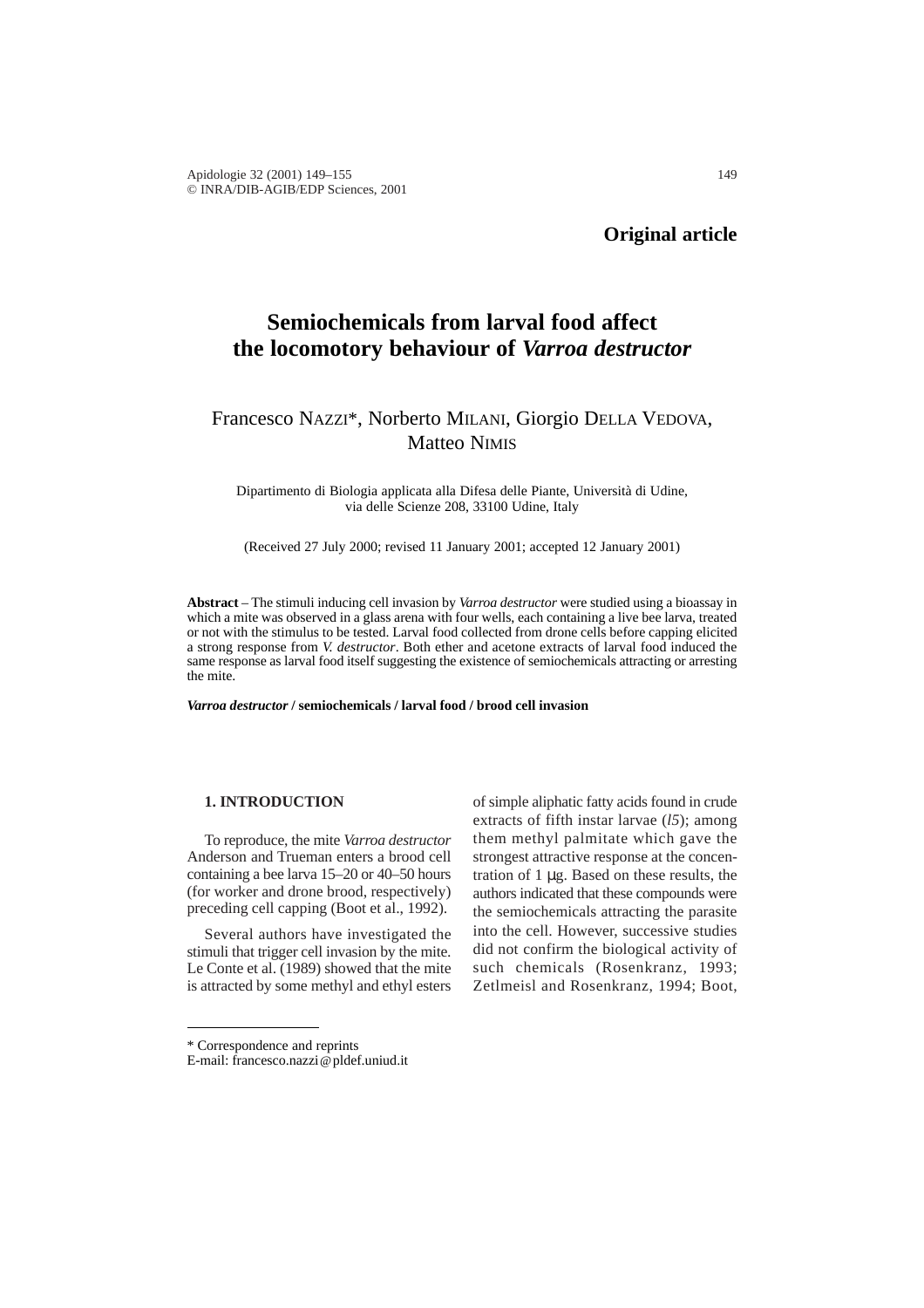1994). Rickli et al. (1992) demonstrated that palmitic acid, which was detected among the volatiles emitted by bee larvae, attracted the mite on a servosphere. Later Rickli et al. (1994) showed that some saturated, straight chain, odd-numbered C19–C29 hydrocarbons found in cuticle extracts of 8-day-old larvae induced an arrestment response in *V. destructor*. Arrestment is also caused by aliphatic alcohols and aldehydes of the honey bee cocoon (Donzé et al., 1998). Aumeier and Rosenkranz (1995) reported that some straight chain saturated and monounsaturated C21 to C35 hydrocarbons found in pentane extracts of *l5* bee larvae were attractive to the mite in a bioassay.

However, Kraus (1993) and LeDoux et al. (2000) noted that when offered a choice between bee larvae from nearly capped brood cells and adult nurse bees, *V. destructor* prefers the latter. As the mite is carried to the brood cell by a nurse bee, the mite's preference for nurse bees over bee larvae suggests that the odour of the brood itself may not be the most important factor involved in the process of entrance into the cell. Furthermore, most of the active compounds identified so far in bee larval extracts are widespread inside the hive. Several saturated and unsaturated hydrocarbons, whose biological activity on *V. destructor* has bee demonstrated so far, were identified both in beeswax (Tulloch, 1980) and the cuticle of adult bees (Francis et al., 1985); and some of them have been identified also on the cuticle of the mite itself (Nation et al., 1992). Palmitic acid was identified in the cuticle of adult bees (Blomquist et al., 1980), honey (Crane, 1979), pollen (Bee World, 1975) and propolis (Marcucci, 1995). Such products may be involved in the process of host recognition but may not be the major signals triggering the entrance of the mite into the brood cell.

At the time the mite enters a drone brood cell, it contains about 20 milligrams of larval food, and a smaller quantity of food is present in worker cells. The mite often gets trapped in the larval food from which it leaves 2 to 6 hours after cell capping (Ifantidis, 1988). Previous studies indicated that larval food can influence mite reproduction (Milani and Chiesa, 1991) suggesting the presence of semiochemicals that influence the behaviour and/or the physiology of the parasite. A statement about the attractivity of larval food to *V. destructor* exists in a little known paper (Issa et al., 1985).

The aim of this research was to investigate the role of larval food in the process of mite entrance into the brood cell.

#### **2. MATERIALS AND METHODS**

#### **2.1. Biological material**

Bee larvae and mites used in all the experiments came from untreated, local *Apis mellifera* L. colonies maintained in Udine (northeastern Italy). The mites and bee larvae were obtained from brood cells 0–15 hours postcapping (*0–15 PC*) according to Chiesa et al. (1989). Fifth instar bee larvae before capping (*l5 BC*) were manually extracted from unsealed bee brood cells. Larval food was extracted with a small spatula from drone cells containing either a fourth or fifth instar larva and kept at –20 °C in sealed vials until used.

#### **2.2. Bioassay**

An arena similar to that used by Rosenkranz (1993) was used for the bioassays. It consisted of a glass plate with four wells (7 mm diameter; 8 mm deep) equidistant (1 cm) from the centre. A glass lid mounted on a circular metal ring (5.6 cm diameter) was used to confine the mites in the arena. A treatment was applied to two opposite wells while the other two wells were used as controls. Then one bee larva was placed into each well. At the beginning of the bioassay one adult female mite was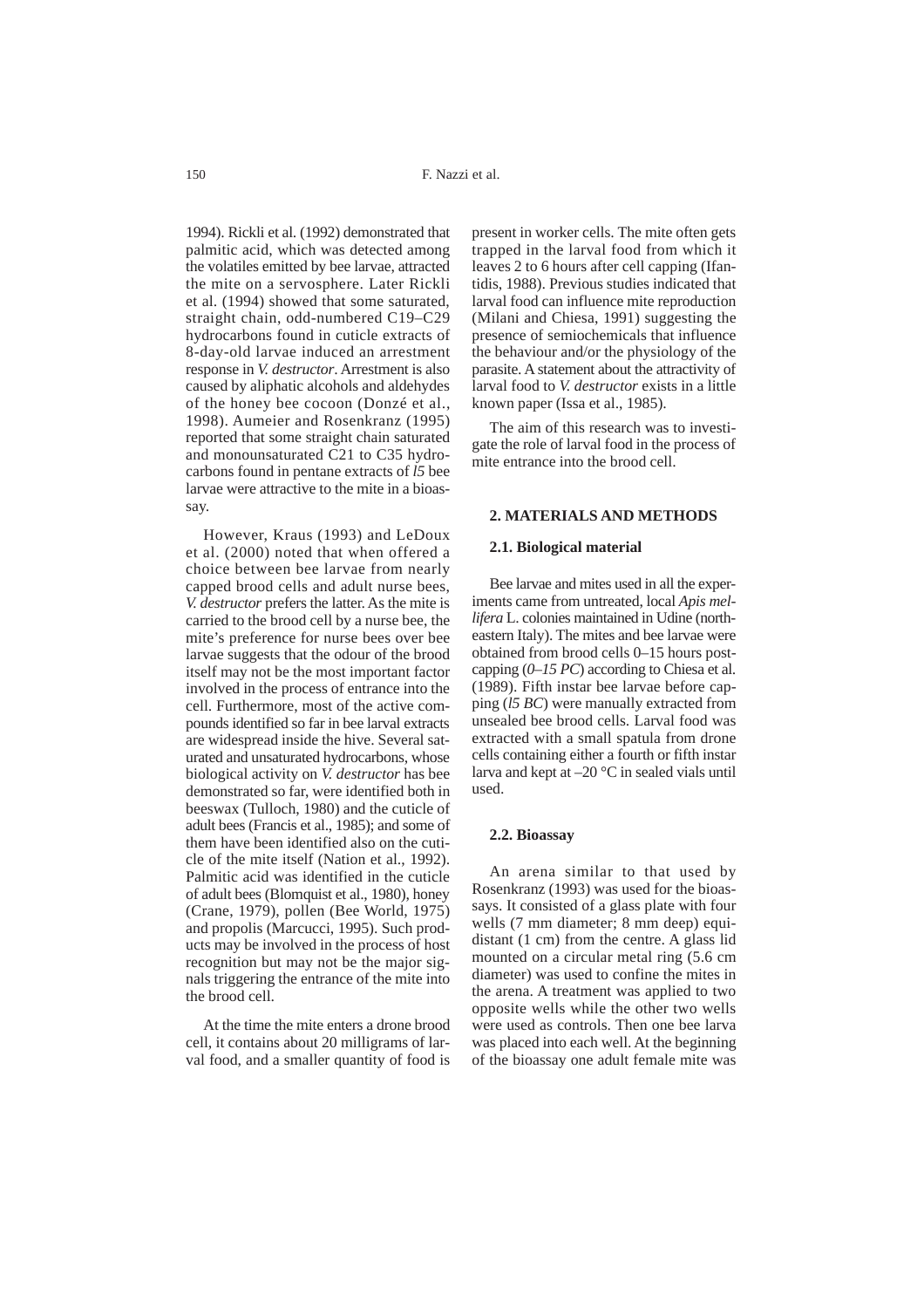placed with a fine paint brush in the centre of the arena between the four wells. Arenas were kept in an environmental chamber at 35 °C and 75% R.H. for the duration of the bioassay. The chamber was opened and the position of the mites noted every 5 minutes (except in experiment b), and bioassays lasted 30 minutes. Twenty arenas were used at a time. Tests were replicated on different days.

#### **2.3. Experiments with biological substrates**

# *2.3.1. Response to larvae of different ages*

The first set of bioassays was designed to check the efficiency of the arena test and to select the best age of larvae to be used in the bioassay. Attraction of *V. destructor* to bee larvae of two different ages was studied by placing a *l5 BC* bee larva in each of two opposite wells and a *0–15 PC* larva in the others. The experiment was replicated 6 times using a total of 120 mites.

## *2.3.2. Response to methyl palmitate*

One microgram of methyl palmitate dissolved in ten microliters of hexane was used as the treatment in two opposite wells; the other wells received ten microliters of hexane as a control. *0–15 PC* larvae were then placed in all wells. The experiment was replicated 3 times using a total of 60 mites.

In this set of bioassays the position of the mites in the arena was noted every 15 minutes instead of at 5 minutes intervals.

#### *2.3.3. Response to larval food*

Ten milligrams of larval food were smeared with a small spatula inside two opposite wells; control wells were left untreated. *0–15 PC* larvae were then placed in all wells. The experiment was replicated 5 times using a total of 100 varroa mites.

# *2.3.4. Response to semiochemicals extracted from larval food*

For extraction, 500 mg of larval food was smeared using a spatula inside a conical test tube and 3 ml of solvent was added. Diethyl ether and acetone solvents were tested for their efficiency in extracting the active compounds from larval food. After 1 hour for acetone, and 24 hours for ether, the tube was centrifuged until the larval food residue was sedimented. The supernatant was transferred to another tube and was reduced to 500 µl under nitrogen. Ten µl of this extract, corresponding to 10 mg equivalents of larval food, was applied in each treated well and 10 µl of solvent was applied to the control wells. 0–15 PC larvae were then placed in the wells. The acetone extract was dried over magnesium sulfate before using. The experiment with the ether extract was replicated 8 times using a total of 160 mites, and the one with acetone extract was replicated 4 times using a total of 80 mites.

#### **2.4. Statistical analysis of data**

For each arena, the number of times the mite was observed in the treated and control wells, respectively, over the 30 minutes period were used as scores for the statistical analysis regardless of whether the mite had changed wells between observations or just stayed in the same wells. Then, a matrix was constructed with as many rows as the number of mites used in the bioassay, and two columns containing the scores for treated and control wells for each of the tested mites. The treated and control scores in a given set of data were compared by a sampled randomization test (Manly, 1991; Sokal and Rohlf, 1995). The randomization distribution was resampled  $10<sup>6</sup>$  times with a computer programme written for this purpose. A sampled randomization test was chosen because the distribution of the variables to be compared was unknown; in this case conventional parametric statistics often lead to an overestimate of the significance of differences.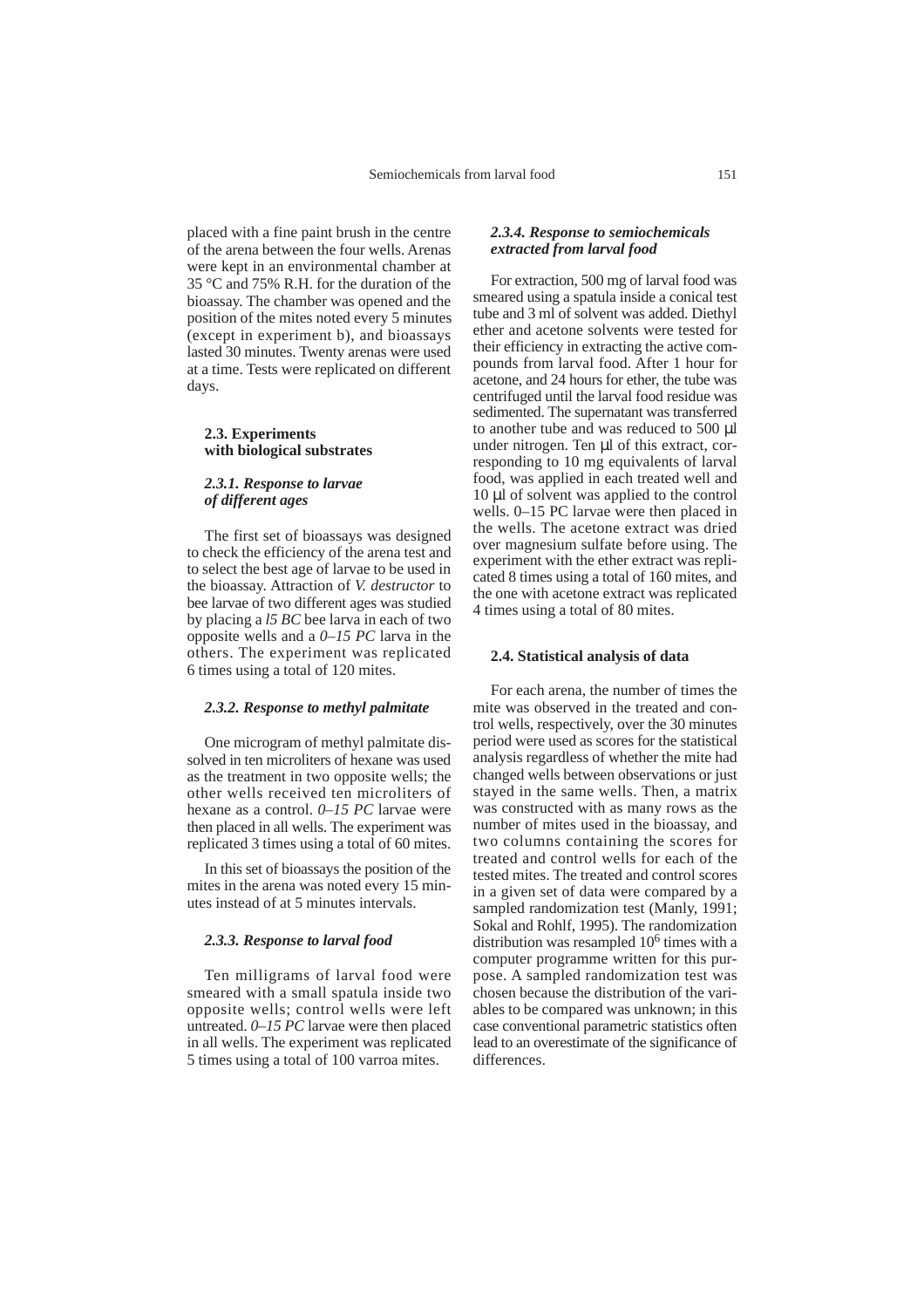## **3. RESULTS**

# **3.1. Response to larvae of different ages**

The difference between scores in wells containing larvae from unsealed cells (*15 BC*) and scores in wells containing larvae from sealed cells (*0–15 PC*) was significant ( $P = 0.016$ ; Tab. I).

#### **3.2. Response to methyl palmitate**

No significant difference was found between scores in treated and control wells when methyl palmitate was used as a treatment (sum of scores in treated wells  $=$  38, sum of scores in control wells  $= 33$ ;  $P = 0.379$ .

#### **3.3. Response to larval food**

When larval food was applied to treated wells the difference between scores in treated and control wells was highly significant (*P* < 0.001; Tab. II).

#### **3.4. Response to semiochemicals extracted from larval food**

Both the ether and the acetone extract of larval food elicited a significant response from *V. destructor*, in that the difference between scores in treated and control wells was highly significant  $(P < 0.01$  in both cases; Tabs. III and IV).

# **4. DISCUSSION**

During the bioassay *V. destructor* can move freely within the arena, entering and leaving different wells, such that the number of times each mite was observed inside the treated and control wells at the end of the bioassay is related both to the number of entries into the wells and the time spent

**Table I.** Response of *V. destructor* to larvae of different ages. Sum of scores of 20 mites, each observed every 5 min over 30 min, in wells containing a fifth instar bee larva before capping (*l5 BC*) or a larva from a sealed cell (*0–15 PC*).

| Replication | 15 BC | $0-15$ PC | P     |
|-------------|-------|-----------|-------|
|             | 33    | 8         | 0.027 |
| 2           | 36    | 36        | 0.521 |
| 3           | 37    | 32        | 0.418 |
| 4           | 40    | 16        | 0.066 |
| 5           | 33    | 12        | 0.067 |
| 6           | 32    | 24        | 0.333 |
| Tot.        | 211   | 128       | 0.016 |

**Table II.** Response of *V. destructor* to larval food. Sum of scores of 20 mites, each observed every 5 min over 30 min, in wells treated with 10 mg of larval food (treated) or untreated (control).

| Replication    | Treated | Control |       |
|----------------|---------|---------|-------|
|                | 71      | 11      | 0.000 |
| $\overline{2}$ | 53      | 11      | 0.008 |
| 3              | 35      |         | 0.010 |
| $\overline{4}$ | 54      | 9       | 0.001 |
| 5              | 36      | 19      | 0.121 |
| Tot.           | 249     | 54      | 0.000 |

**Table III.** Response of *V. destructor* to an ether extract of larval food. Sum of scores of 20 mites, each observed every 5 min over 30 min, in wells treated with 10 mg equivalent of an ether extract of larval food (treated) or 10 µl of ether (control).

| Replication    | Treated | Control | P     |
|----------------|---------|---------|-------|
| 1              | 21      | 1       | 0.004 |
| $\overline{2}$ | 19      | 3       | 0.012 |
| 3              | 19      | 8       | 0.094 |
| $\overline{4}$ | 5       | 0       | 0.125 |
| 5              | 17      | 15      | 0.465 |
| 6              | 39      | 13      | 0.030 |
| 7              | 15      | 9       | 0.289 |
| 8              | 17      |         | 0.143 |
| Tot.           | 152     | 56      | 0.000 |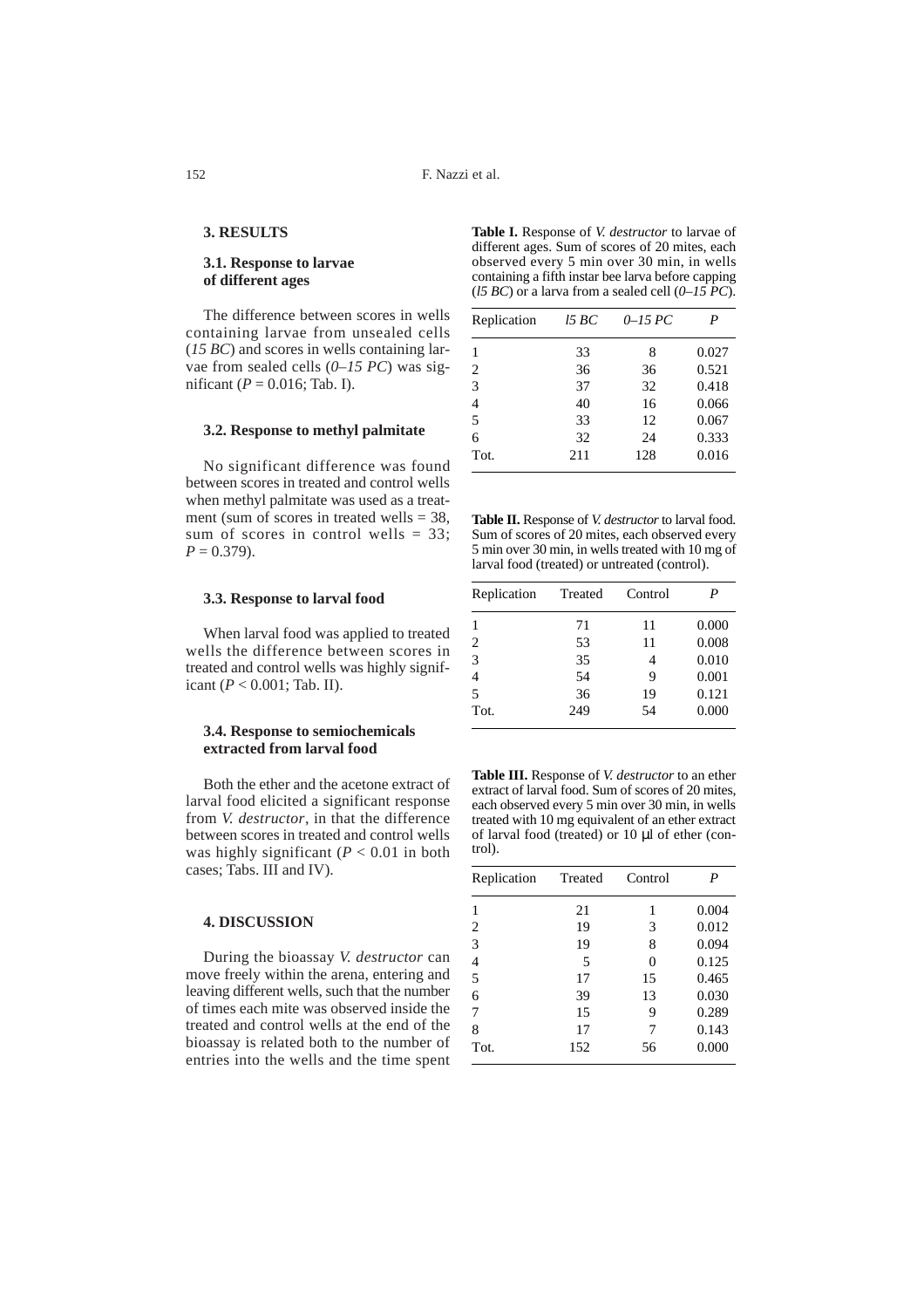**Table IV.** Response of *V. destructor* to an acetone extract of larval food. Sum of scores of 20 mites, each observed every 5 min over 30 min, in wells treated with 10 mg equivalent of an acetone extract of larval food (treated) or 10 µl of acetone (control).

| Replication | Treated | Control | P     |
|-------------|---------|---------|-------|
|             | 36      | 9       | 0.005 |
| 2           | 33      |         | 0.000 |
| 3           | 19      | 7       | 0.055 |
|             | 22      | 6       | 0.040 |
| Tot.        | 110     | 22.     | 0.000 |

inside them. For this reason the bioassay used in this study does not make it possible to discriminate between the attractivity or the arrestment effect of the stimulus under test but can indicate whether this stimulus can be involved in the process of cell invasion by the mite. In fact, under natural conditions, the entrance into the cell by the mite is probably the result of a combination of attraction to the brood and arrestment inside the cell.

The response of *V. destructor* to fifth instar bee larvae before capping was stronger than to larvae from sealed cells. The result of this experiment confirmed the efficiency of the bioassay and prompted the choice of the less active *0–15 PC* larvae in the assays designed to test the biological activity of nonlarval stimuli. The higher response to the *15 BC* larvae could be due to compounds present on the cuticle such as hydrocarbons (Rickli et al., 1994; Aumeier and Rosenkranz, 1995). On the other hand, some active compounds could also be present on the larval cuticle arising from contamination by substances from the cell such as larval food.

No response to methyl palmitate was found in this study, which confirms previous findings that this ester, although important in triggering cell capping by bees (Le Conte et al., 1990), is probably not involved in the attraction of the mite to the brood cell

(Rosenkranz, 1993; Zetlmeisl and Rosenkranz, 1994; Boot, 1994).

A clear response of *V. destructor* to larval food was observed. The biological activity of the extracts of larval food demonstrates that the observed effect was due to semiochemicals contained in the larval food itself. The results suggest that cues coming from a source different from the host itself could be involved in the process of cell invasion by the mite, although a more definitive conclusion can be drawn only after the activity of such stimuli under natural conditions is demonstrated.

Larval food is present inside the brood cell throughout the development of the honeybee larva. Temporal variation of the chemical composition of larval jelly (Lercker et al., 1994) as well as other factors, such as the increasing amount of jelly and the decreasing distance between larva and cell rim (Boot et al., 1995), could explain why the invasion of the cell occurs only a short time before cell capping. The different attractiveness of worker and drone cells (Fuchs, 1990) could depend on the greater quantity of larval food contained in drone cells, or possible differences in the composition of the larval food provided to female and male brood.

The identification of the substances responsible for the biological activity of larval food could contribute to a better understanding of the biology of the mite and suggest novel methods to control the parasite.

#### **AKNOWLEDGEMENTS**

This research was carried out in the frame of the AMA project ("Ape, Miele e Ambiente"), financed by the Italian "Ministero delle Politiche Agricole e Forestali", paper No. 84.

**Résumé – Des médiateurs chimiques provenant de la nourriture larvaire affectent le comportement locomoteur de** *Varroa destructor***.** Divers composés qui attirent ou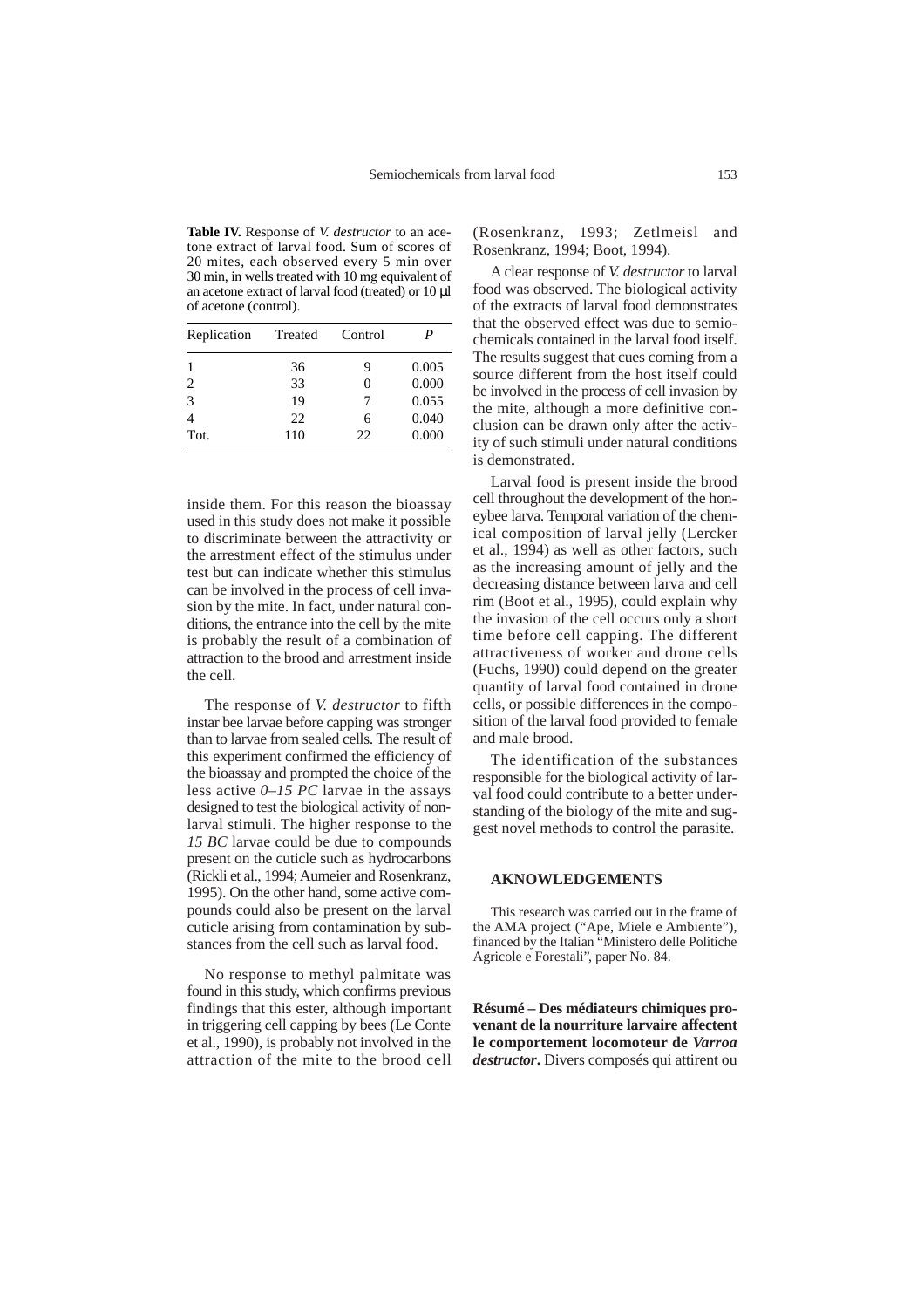arrêtent *Varroa destructor* ont été identifiés, mais les signaux qui déclenchent l'invasion des cellules du couvain par l'acarien n'ont pas encore été identifiées. Lorsque l'acarien pénètre dans une cellule de couvain, celle-ci renferme une quantité variable de nourriture larvaire dont on a suggéré qu'elle exerçait une activité biologique sur le parasite. Nous avons étudié au laboratoire, à l'aide d'un test biologique, le rôle de la nourriture larvaire dans le processus d'invasion des cellules : un acarien a été placé au centre d'une arène en verre munie de 4 puits renfermant chacun une larve d'abeille prélevée dans une cellule operculée depuis 0–15 h. Deux puits ont été traités avec la substance à tester, les deux autres ont servi de témoins. Le comportement de l'acarien dans l'arène a été observé toutes les 5 min durant 30 min.

Les larves traitées à la nourriture larvaire ont été nettement plus visitées par les acariens que les non traitées (Tab. II). Un extrait à l'éther et un extrait à l'acétone de la nourriture larvaire se sont montrés tous deux actifs au cours du test biologique (Tabs. III et IV), ce qui suggère un rôle possible des médiateurs chimiques provenant de la nourriture larvaire dans le processus d'invasion des cellules de couvain par le parasite.

# *Varroa destructor* **/ médiateur chimique / nourriture larvaire / invasion des cellules**

**Zusammenfassung – Semiochemische Substanzen aus der Larvennahrung beeinflussen die Fortbewegung von** *Varroa destructor***.** Es sind verschiedene Komponenten mit attraktiver oder bewegungshemmender Wirkung auf *Varroa* bekannt. Die Reize, welche die Einwanderung der Milben in die Brutzellen auslösen, wurden bislang allerdings nicht identifiziert. Zu dem Zeitpunkt, an dem *Varroa* die Brutzellen befällt, enthalten diese eine unterschiedliche Menge von Larvennahrung. Nach früheren Vermutungen könnte diese

für die Milben biologisch aktiv sein. Wir untersuchten die mögliche Rolle der Larvennahrung in dem Prozess der Zellinvasion im Labor unter Verwendung eines Biotests: Eine Milbe wurde in eine Glasarena in die Mitte von vier Vertiefungen gesetzt, von denen jede eine Larve aus einer 0–15 Stunden verdeckelten Zelle enthielt. Zwei der Vertiefungen wurden mit der zu untersuchenden Substanz behandelt, die anderen beiden dienten als Kontrolle. Das Verhalten der Milbe wurde während 30 Minuten alle 5 min protokolliert.

Mit Larvennahrung behandelte Larven waren im Biotest wesentlich stärker von den Milben besucht (Tab. II). Sowohl ein Etherextrakt als auch ein Acetonextrakt der Larvennahrung zeigten in dem Biotest ebenfalls eine deutliche Wirkung (Tab. III und IV). Die Ergebnisse weisen auf eine mögliche Rolle von semiochemische Substanzen aus der Larvennahrung in dem Prozess der Zellinvasion hin.

## *Varroa destructor* **/ Semiochemische Substanzen / Larvennahrung / Brutzelleninvasion**

#### **REFERENCES**

- Aumeier P., Rosenkranz P. (1995) Welche Faktoren der Bienenlarven kutikula beeinflussen die Wirtsfindung der Varroa-Weibchen, Apidologie 26, 327–329.
- Bee World (1975) What we know about pollen, Bee World 56, 155–158.
- Blomquist G.J., Chu A.J., Remaley S. (1980) Biosynthesis of wax in the honeybee, *Apis mellifera* L., Insect Biochem. 10, 313–321.
- Boot W.J. (1994) Methyl palmitate does not elicit invasion of honeybee brood cells by Varroa mites, Exp. Appl. Acarol. 18, 587–592.
- Boot W.J., Calis J.N.M., Beetsma J. (1992) Differential period of *Varroa* mite invasion into worker and drone cells of honey bees, Exp. Appl. Acarol. 16, 295–301.
- Boot W.J., Driessen R.G., Calis J.N.M., Beetsma J. (1995) Further observations on the correlation between attractiveness of honeybee brood cells to *Varroa jacobsoni* and the distance from larva to cell rim, Entomol. Exp. Appl. 76, 223–232.